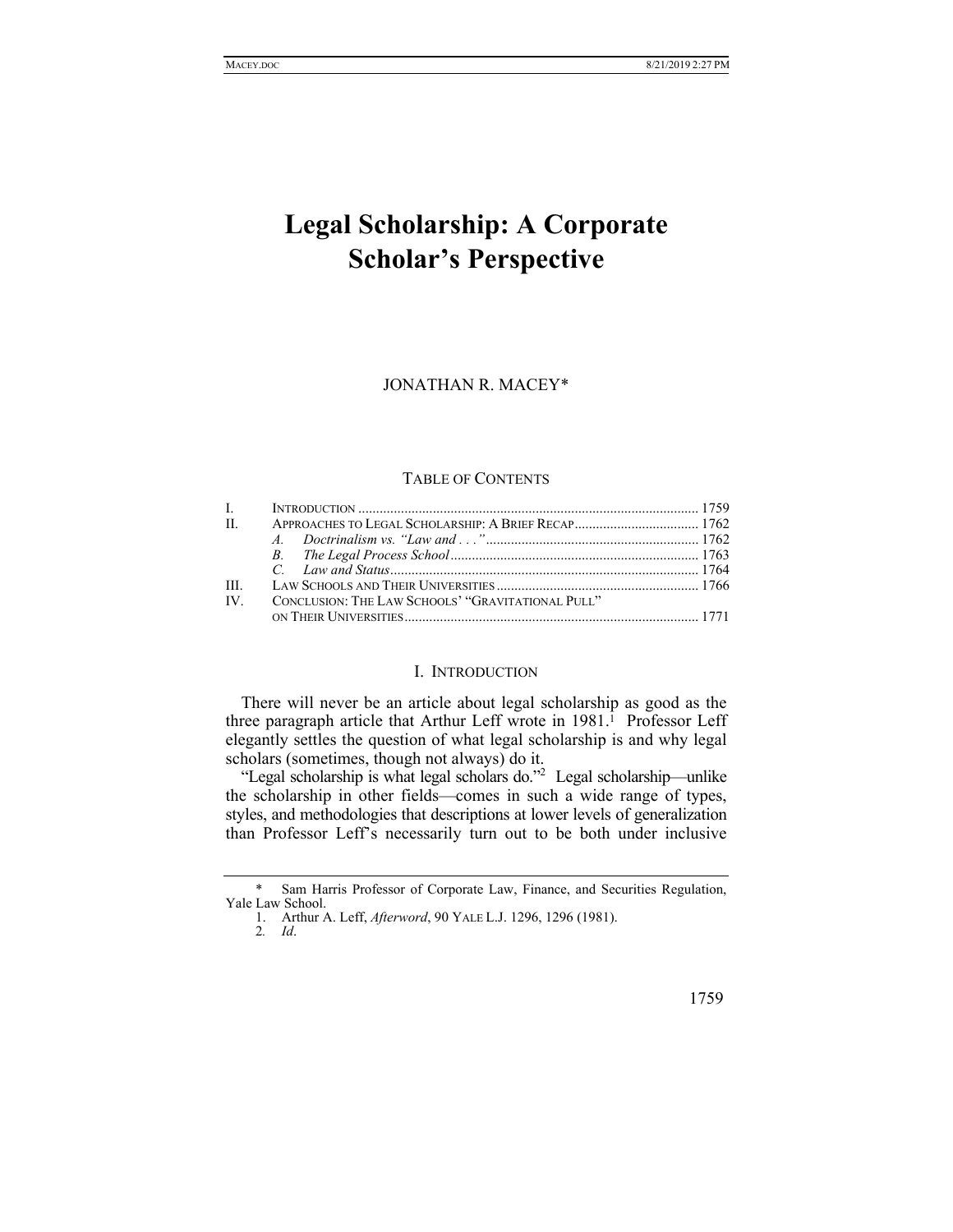(leaving out important work that is of keen interest to lawyers and law professors) and over inclusive (capturing work that might better be described as economics, sociology, history, or anthropology).

Moreover, Professor Leff's succinct definition avoids the thorny problem of figuring out whether there is anything inherently coherent in the nature of legal scholarship. In other words, is legal scholarship a coherent intellectual field in its own right, or is it parasitic, dependent for its intellectual content on methodological tools borrowed from other disciplines such as economics, history, and statistics? Put another way, what, if anything, is distinctively "scholarly" about legal scholarship.

It turns out that figuring out why legal scholars do legal scholarship is significantly easier than determining what legal scholarship is in the first place. Legal scholars do legal scholarship for a multiplicity of reasons. Perhaps most of all, legal scholars hope to experience the pure aesthetic joy that comes from "those occasional moments when they say, in some concise and illuminating way, something that appears to be true."<sup>3</sup> Beyond that, legal scholarship also is about:

[G]etting promoted, illustrating the economic rationality of the common law, turning off the fishy stares of prolific colleagues, explaining to practitioners what article 9 *now* is all about, illuminating the necessary incoherence of the infrastructure of the late monopoly-capitalist state so as to hasten its eventual destruction. Whatever.4

Something vaguely defined as "doctrinal analysis" traditionally formed the core of legal scholarship. Over the years, this changed as law schools tried to make their way up the hierarchical ladder from the status of trade schools to professional schools and, finally, to the final rung of the academic ladder, the status of full partner in the enterprise of the modern American universities. The transition from trade school to professional school is complete, but law schools have yet to secure a permanent place on the campus of the American university. While it seems clear that there are no great law schools that are not attached to great universities, there are quite a few great universities (Cal Tech, MIT, and Princeton, for example) that thrive in the absence of a resident law school.

In addition to traditional, doctrinal scholarship, Judge Calabresi recently proposed a useful taxonomy articulating four rival approaches to legal scholarship, that have vied for dominance among legal scholars in recent years.<sup>5</sup> In addition to doctrinalism, the other approaches

 <sup>5.</sup> Guido Calabresi, *An Introduction to Legal Thought: Four Approaches to Law and to the Allocation of Body Parts*, 55 STAN. L. REV. 2113, 2113 (2003).



<sup>3</sup>*. Id*.

<sup>4</sup>*. Id*.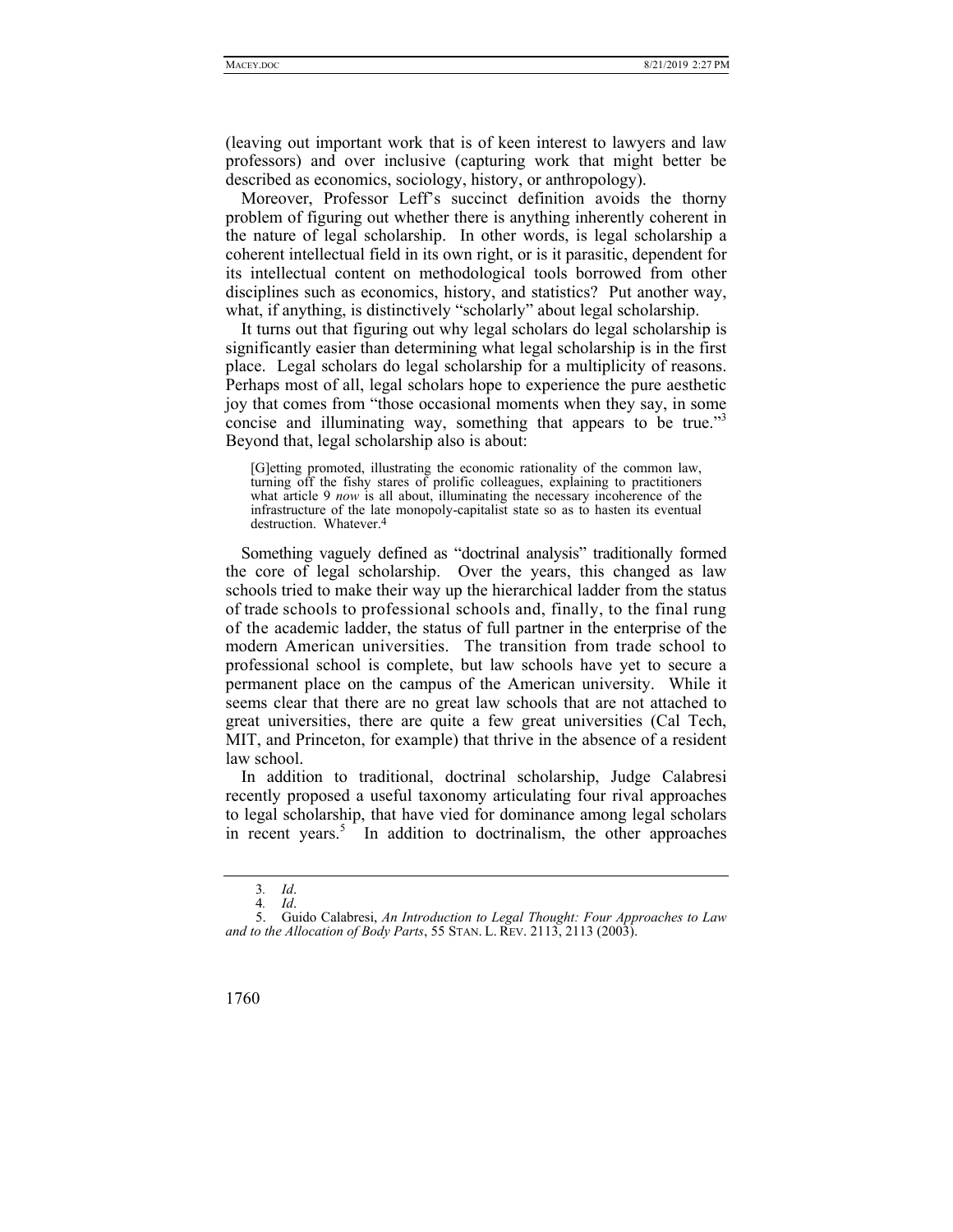identified by Calabresi include: (1) the "Law and . . ." movement, (2) the Legal Process School, and (3) the Law and Status approach to legal scholarship.

I argue that only one of these, the "Law and . . ." approach, has succeeded in linking the enterprise of legal training with the larger enterprise of the university. To the extent that either the Legal Process School, or the Law and Status Approach has had success in forging ties between law schools and the larger enterprise of the university, it is because these other approaches borrow the interdisciplinary methodology of the "Law and . . ." approach, thereby effectively collapsing themselves into the "Law and . . ." approach.

Using my own field, corporate law, as its focal point, this Article argues that alternative approaches to legal scholarship, whatever their other merits, do not help connect the law school to other parts of the universities in which they are situated, and in fact actually alienate the law school from their more intellectually rigorous campus counterparts.

Part II of this Article discusses the various approaches to legal scholarship that exist, with particular focus on corporate law scholarship. Part III looks at the relationship between various law schools and the rest of the universities in which they are contained, arguing that those law schools with "Law and . . ." appoaches to corporate law are better integrated in the universities of which they a part. Moreover, I argue that the trend towards "Law and . . ." scholarship in law schools is an integral part of law schools' efforts to find acceptance within the university community. University of Chicago and New York University (NYU) are good examples of the argument being made here. At the University of Chicago, an elite law school, "Law and . . ." scholarship long has dominated the intellectual agenda in corporate law. The law school is well integrated in the university, and is ranked, as an institution, at least as high as the university as a whole. By contrast, at NYU, "Law and . . ." scholarship competes with doctrinalism, which also, significantly is described by Calabresi as "Autonomism". As a consequence, the law school is not well integrated in the university.

Interestingly, while the law school at NYU has, in recent years, enjoyed an elite ranking, NYU as a whole has not. Of course, there are many reasons for the university's lack of success relative to its law school, but the lack of connection between the law school and the rest of the university has not helped matters. This is all by way of making the point that, as law schools have made their way onto university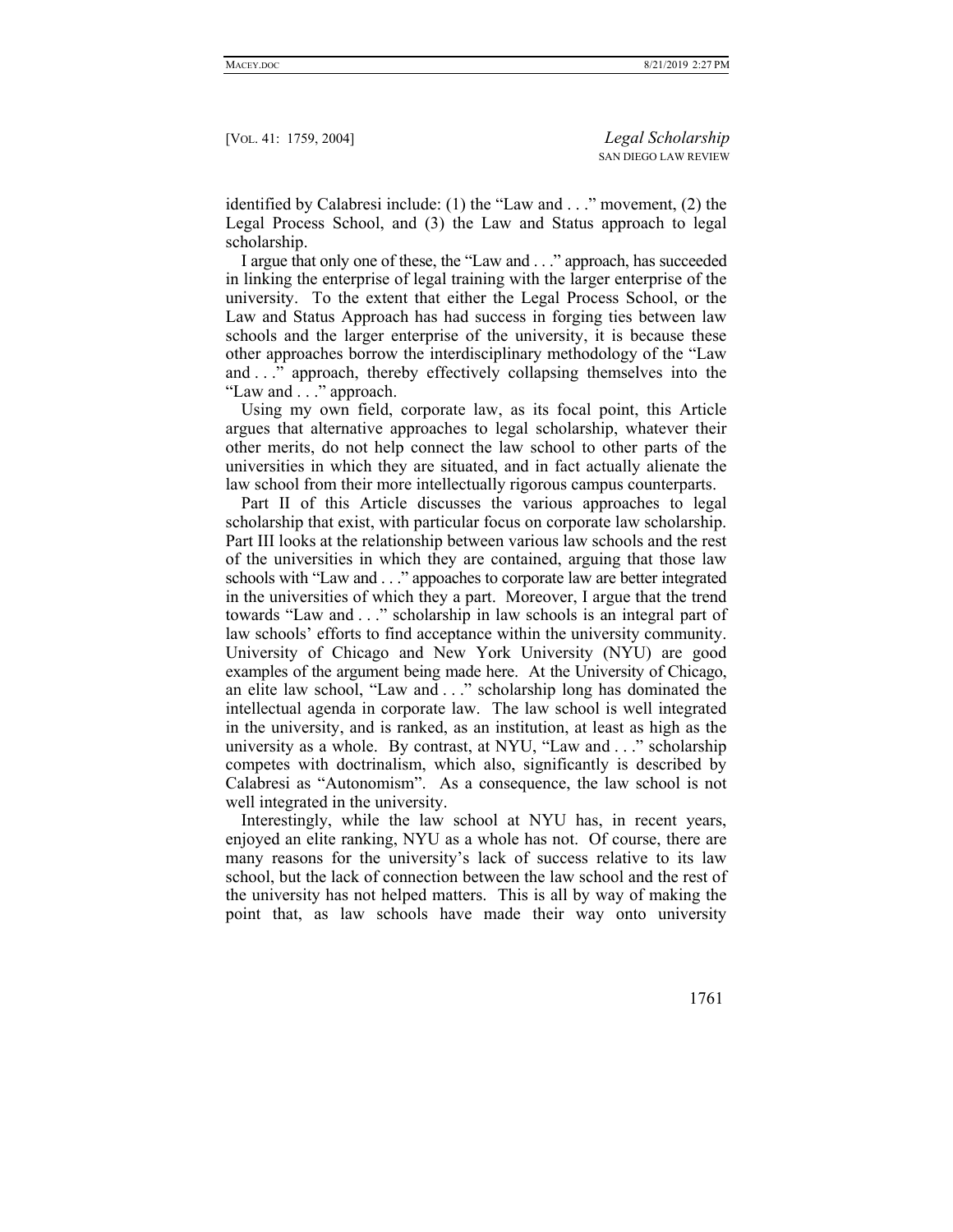campuses, they have often, not surprisingly, had an effect (positive or negative) on their universities, and only rarely have they had no effect on their universities. In Part IV, I conclude that the nature and extent of this effect depends critically on the type of scholarship being done within the law school.

## II. APPROACHES TO LEGAL SCHOLARSHIP: A BRIEF RECAP

The "Law and ..." approach to legal scholarship has clear and unambiguous connections to the rest of the university. Simply put, the phrase "law and" is completed by academic disciplines such as economics, philosophy, history, psychology, literature, anthropology, or "any other field or combinations of fields of study for guidance in developing a scholarly critique of the current legal landscape or of particular parts of it."<sup>6</sup> The scholars who participate in the various "Law and . . ." movements link their work directly to the work of other university departments by unselfconsciously seeking to "find answers [to normative legal questions] in the social sciences."<sup>7</sup> By contrast, the alternative approaches to law look inward, and thereby distance themselves from the universities in which they are situated.

The fact that these other approaches distance themselves from the universities in which they are situated does not necessarily mean that these approaches to law are normatively "bad" or undesirable. It means only that, to the extent that these approaches to law are fruitful, they do not rely on—or assist—the larger university enterprise. These rival approaches may be highly desirable for reasons endogenous to the law. For example, they may generate answers to important legal problems, connect the law school more closely with the legal profession, improve our understanding of the lawmaking process, or accomplish other important results not directly related to the enterprise of the university.

## *A. Doctrinalism vs. "Law and . . ."*

Doctrinalism self-consciously isolates the scholarly enterprise of the law school from the rest of the university by construing law as "autonomous and distinct from other fields of learning. . . . [It] can be carried out without reference to other disciplines or other sources of values."<sup>8</sup> This approach to law, historically, was dominant in America, and is still the dominant approach in Germany, and other civil law countries such as Italy, where law schools are—interestingly—poorly

<sup>6</sup>*. Id*. at 2120.

<sup>7</sup>*. Id*. at 2121.

<sup>8</sup>*. Id*. at 2115.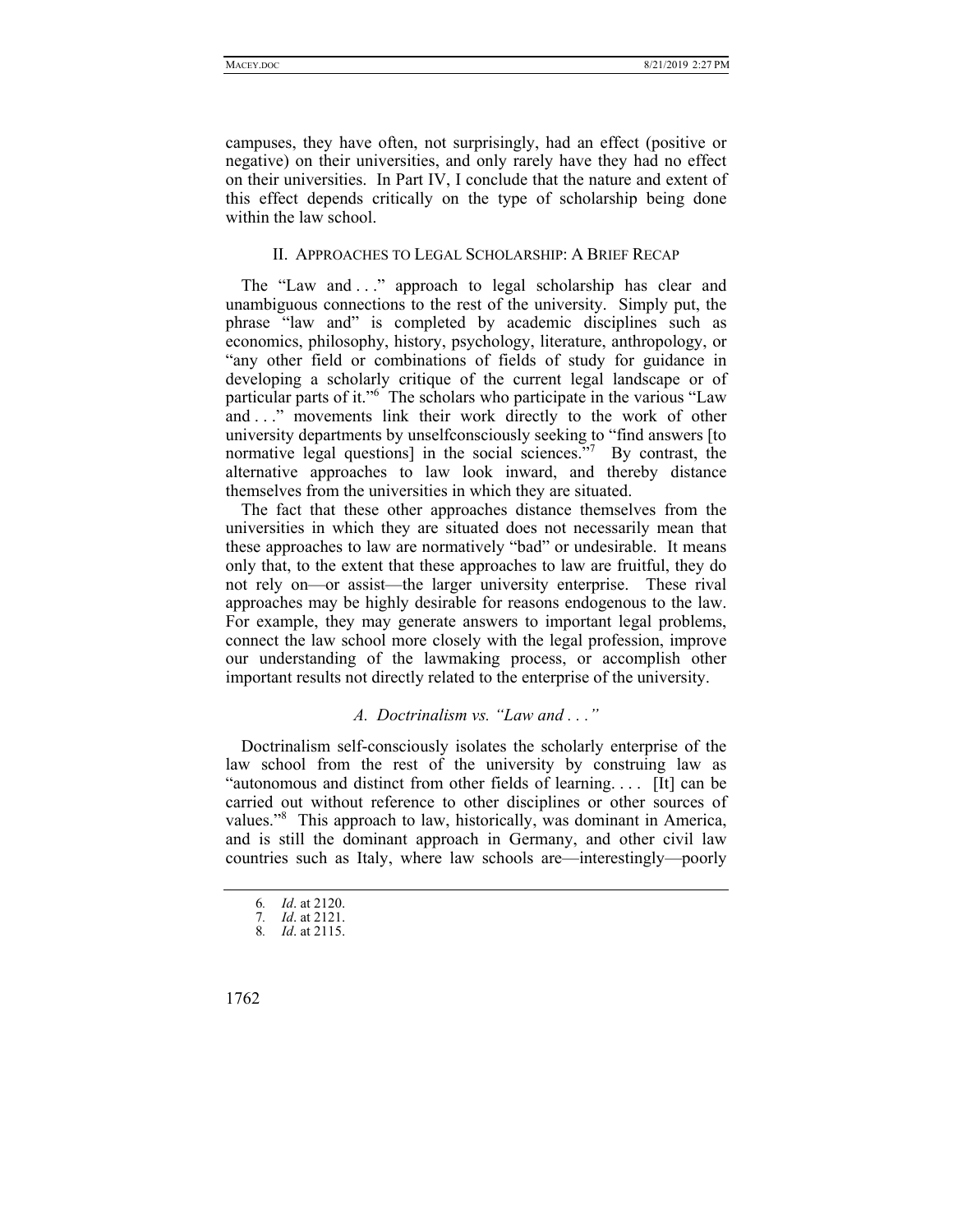integrated with the universities with which they are vaguely associated. A particularly radical form of doctrinalism is Legal Formalism, which not only views law as an independent discipline, but asserts that law is a science with its own internal logic.<sup>9</sup>

Over time, Legal Formalism in its more extreme forms became tempered. It was difficult for Legal Formalism to recruit brilliant young scholars once alternatives emerged because it is boring and unambitious. The job of the doctrinal scholar is to explain what the law is, ceding the more interesting task of formulating the law entirely to others. While the goal of making the law "more coherent and predictable"10 is laudatory, it is not a life work that would appear to appeal to the ambitious or to those in search of "making a difference." Thus it is not surprising that first legal realism, and then interdisciplinary ("Law and . . .") scholarship emerged as highly successful competitors to doctrinalism.

In addition, the emergence of interdisciplinary legal scholarship was a necessary condition to law schools' recent emergence as full citizens in the university community. It is hard to imagine how such an emergence would have been possible without the connective tissue that the "Law and . . ." movement provides.

#### *B. The Legal Process School*

As Judge Calabresi has observed, the Legal Process approach engaged in a "comparative institutional analysis" in which legal academics would "examine courts, legislatures, administrative agencies, executives, juries," and other institutions involved in the production of law for the purposes of analyzing each and deciding which institution was best suited to make certain sorts of policy decisions.<sup>11</sup>

By focusing on institutional capability, the Legal Process school was less inward looking, and more scientific than doctrinalism. Ultimately, however, Legal Process scholars needed to have some framework or basis from which to opine on the relative merits of rival institutions as sources of legal authority. In other words, the Legal Process School was either going to be purely descriptive, or it was going to have to turn to outside disciplines such as sociology, economics, or public choice for

 <sup>11.</sup> Calabresi, *supra* note 5, at 2123.



 <sup>9.</sup> Thomas C. Grey, *Langdell's Orthodoxy*, 45 U. PITT. L. REV. 1, 9–31 (1983). 10. Calabresi, *supra* note 5, at 2117; Frederick Schauer, *Formalism*, 97 YALE L.J. 509, 540 (1988).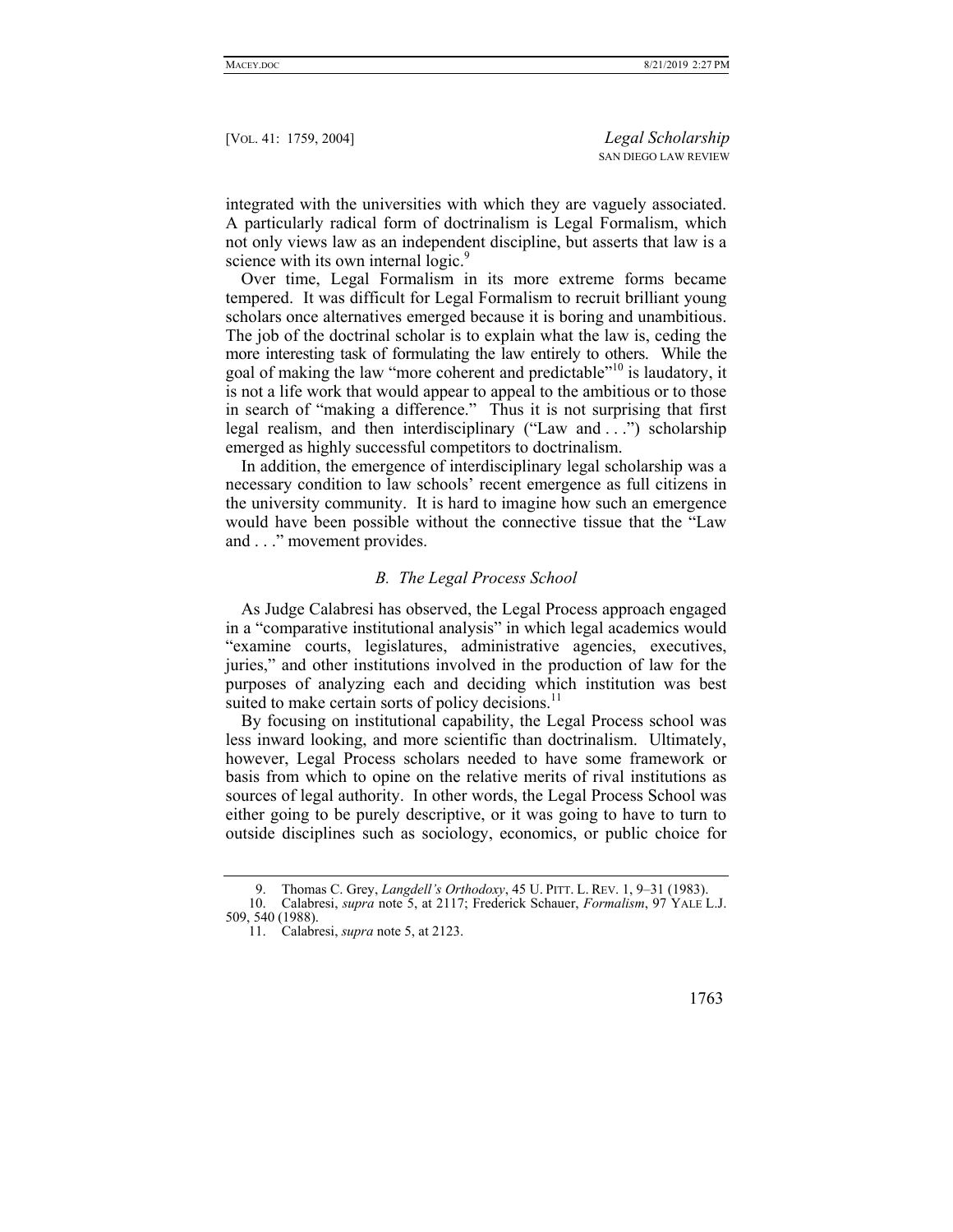guidance. As Guido Calabresi has observed, those involved in the Legal Process school were required to choose between "turning inward (and mirroring the doctrinalists) or outward, and seeking exogenously in other disciplines a defense of the values and rights asserted (as would the protagonists of [the interdisciplinary] 'Law and . . .' approaches)."12

The former course would have cast the Legal Formalists alongside the doctrinalists as isolationists in the university setting. The latter course cast the Formalists with the "Law and . . ." scholars as pulling the law school together with the rest of the university. William Eskridge, Philip Frickey, and Daniel Rodriguez are exemplars of the latter form of scholarly pursuit.<sup>13</sup> They are legal formalists whose work grounds them firmly in the work of the rest of the university. However, their work is, in essence, "Law and . . ." scholarship. It is linked particularly closely to public choice, Positive Political Theory  $(PT)$ ,<sup>14</sup> and Law and Economics. As such, when it is done in law schools, it connects the law school to the rest of the university.

# *C. Law and Status*

So far, it appears that doctrinalism is the only form of isolationist legal scholarship—that is, scholarship that isolates its scholars and the institutions in which they profess from the rest of the university. The Legal Process school often borrows tools from other disciplines, and when it does, it links up with the rest of the university, becoming another variant of "Law and . . ." scholarship. In some ways, the gravitational pull of other university departments is an even greater force on practitioners of the Legal Process school than other "Law and . . ." approaches. I say this because, like the Legal Process school, certain academic fields—particularly sociology, economics, and political theory—long have focused on the importance of institutions.

The methodology that Judge Calabresi has described as the Law and Status approach to legal scholarship is probably the most difficult approach to analyze.15 This approach to legal scholarship looks at the

<sup>12</sup>*. Id*. at 2127.

<sup>13</sup>*. See generally* WILLIAM N. ESKRIDGE, JR. & PHILIP P. FRICKEY, CASES AND MATERIALS ON LEGISLATION: STATUTES AND THE CREATION OF PUBLIC POLICY (2d ed. 1995); Daniel B. Rodriguez, *The Substance of the New Legal Process*, 77 CAL. L. REV. 919 (1989) (reviewing Eskridge and Frickey's casebook).

 <sup>14.</sup> Positive Political Theory (PPT) is a relatively new branch of political science that uses game theory and other methods of formal modeling to study political institutions and the production of government policy. *See* http://www.igs.berkeley. edu/research\_programs/ppt (last visited Sept. 14, 2004); David Austen-Smith & Jeffrey S. Banks, *Social Choice Theory, Game Theory, and Positive Political Theory*, 1 ANN. REV. POL. SCI. 259–87 (1998).

 <sup>15.</sup> A fascinating thing about the "Law and Status" movement is that it has

<sup>1764</sup>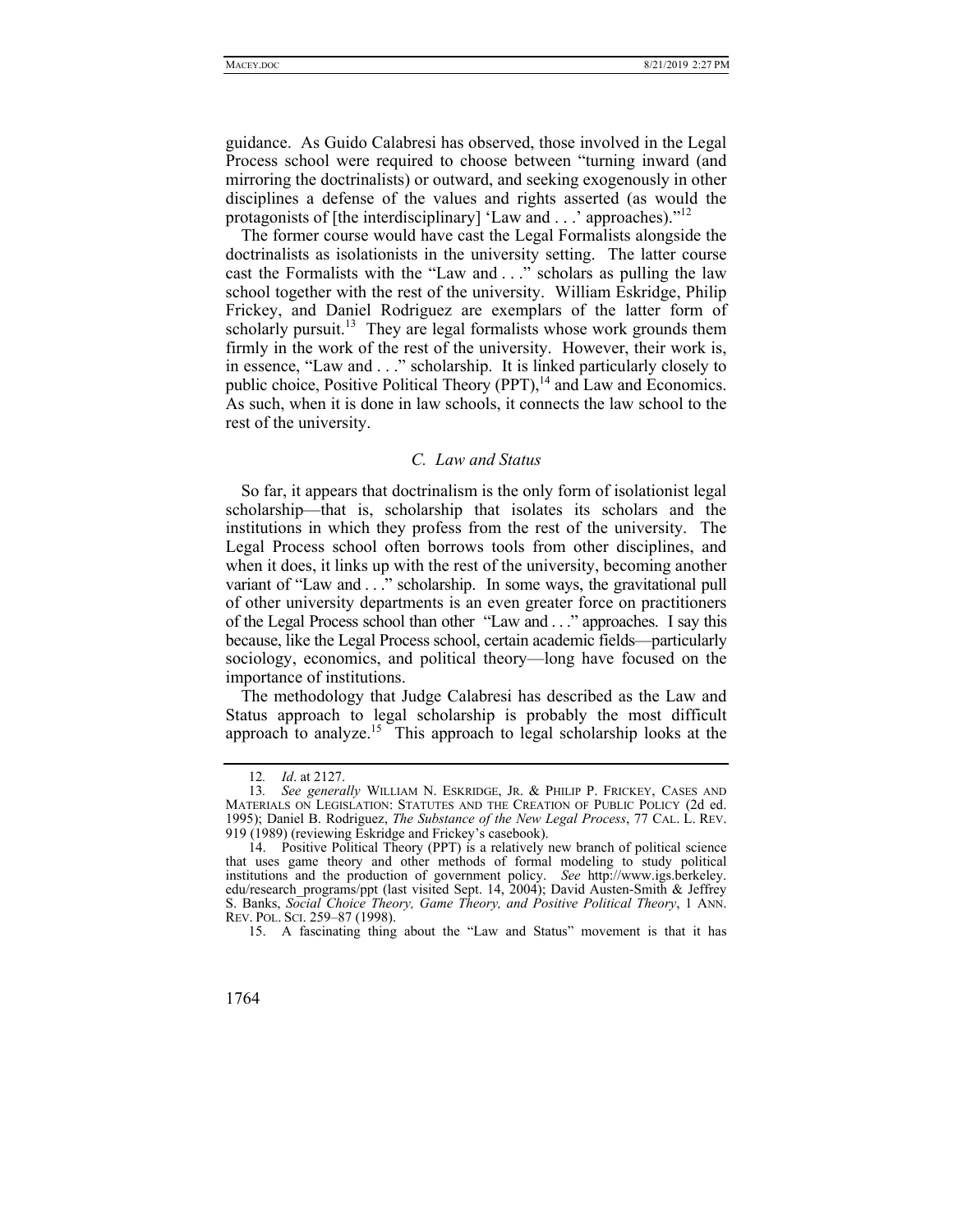differential effects of legal rules on particular groups from a well defined (though often implicit) predetermined normative basis. For example, rules that benefit or harm certain groups—such as Native Americans, African Americans, women, or other historically disadvantaged groups—are singled out for praise or condemnation on the basis of these effects.<sup>16</sup>

For purposes of this Article, the critical point about the Law and Status approach to law is that it, like the Legal Process approach, can be doctrinal, and thus divorced from the university, or like the "Law and . . ." approach, interdisciplinary, and thus linked to the university. To turn again to Calabresi, the "Law and . . ." approach:

[M]ay point out, for example, how torts, taxation or property *doctrines* affect women differently from men. It may use sophisticated *economic analysis* to demonstrate these differences and their value consequences. It may then describe how power was used (and by *what institutions*) to bring that result about. And, finally, it may or may not leave open the question of whether the result is good or appalling either on the basis of more general legal topography or in terms of values derived from a particular "Law and . . ." analysis.17

In other words, Law and Status approaches to legal scholarship may link the law schools up with the rest of the university, or they may not, depending on whether the practitioners of these approaches rely on outside disciplines to inform their analysis of status and its role in the law.

Interestingly, it appears that the "status" movement may be an emergent academic approach outside of law schools. Recent sessions of the Modern Languages Association, a group of university professors, have focused on the role of status and the importance of status in law and politics in the United States and other countries. The role of women has been a particularly important aspect of this intellectual movement. While somewhat outside of the scope of this Article, which focuses on legal scholarship and the relations between law schools and their universities, it is interesting to note that these Law and Status scholars, while generally isolated from the rest of the university, often have close ties to law schools and to legal scholars.

generated a large number of dedicated journals. See, for example, the *American Indian Law Review*, the *Asian Law Review*, the *Chicano-Latino Law Review*, *Hastings Women's Law Journal*, the *National Black Law Journal*, and other journals. *See* Calebresi, *supra* note 5, at n.63 (citing these and other law journals).

 <sup>16.</sup> Calabresi, *supra* note 5, at 2127.

<sup>17</sup>*. Id*.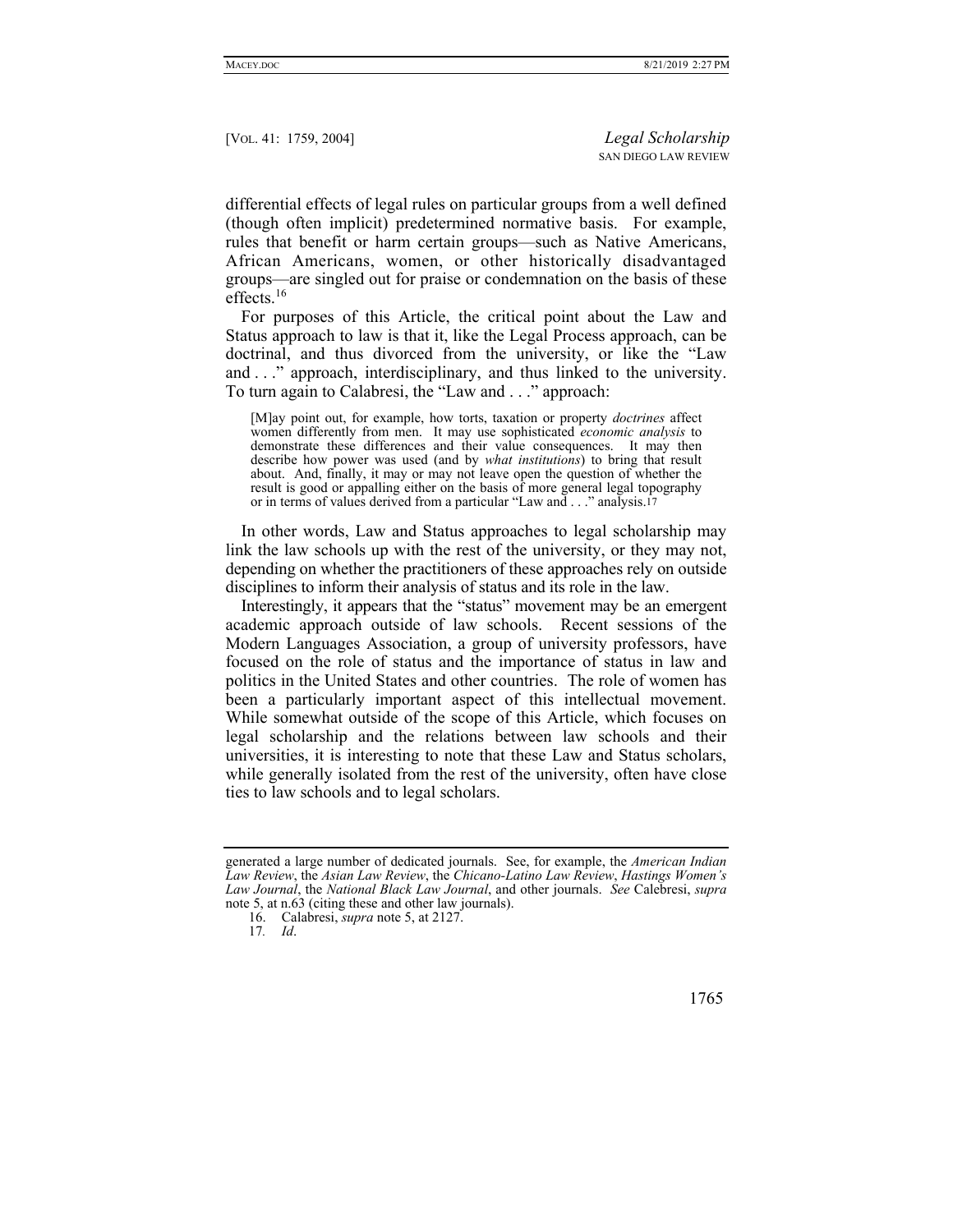#### III. LAW SCHOOLS AND THEIR UNIVERSITIES

The point of the above discussion has been to establish that legal scholarship, whether it be overtly "Law and . . ." or interdisciplinary manifestations of the Legal Process school or the Law and Status approach, closely links the law schools in which its practitioners operate together with scholars and departments in the rest of the university. By contrast, doctrinalism, whether in its unadulterated form or as a manifestation of the Legal Process approach or the Law and Status approach, is isolationist in nature. Thus, it stands to reason that law schools in which doctrinalists dominate will be relatively more isolationist than law schools in which interdisciplinary work is dominant.

|     |                | 1980<br>1990                        |                     | 2004                |  |
|-----|----------------|-------------------------------------|---------------------|---------------------|--|
|     | Law School     | Type of Scholarship                 | Type of Scholarship | Type of Scholarship |  |
| 1.  | Berkeley       | Traditional                         | Traditional         | Mixed               |  |
| 2.  | Chicago        | Interdisciplinary                   | Interdisciplinary   | Interdisciplinary   |  |
| 3.  | Columbia       | Traditional                         | Mixed               | Interdisciplinary   |  |
| 4.  | Cornell        | Traditional                         | Mixed               | Interdisciplinary   |  |
| 5.  | Duke           | Traditional                         | Traditional         | Traditional         |  |
| 6.  | Georgetown     | Traditional                         | Traditional         | Mixed               |  |
| 7.  | Harvard        | Traditional                         | Mixed               | Mixed               |  |
| 8.  | Michigan       | Traditional                         | Interdisciplinary   | Interdisciplinary   |  |
| 9.  | <b>NYU</b>     | Traditional                         | Traditional         | Mixed               |  |
| 10. | Penn           | Interdisciplinary                   | Interdisciplinary   | Interdisciplinary   |  |
| 11. | Stanford       | Mixed                               | Mixed               | Interdisciplinary   |  |
| 12. | Texas          | Traditional                         | Traditional         | Traditional         |  |
| 13. | <b>USC</b>     | Traditional                         | Mixed               | Interdisciplinary   |  |
| 14. | Virginia       | Mixed                               | Mixed               | Interdisciplinary   |  |
| 15. | Yale           | Mixed                               | Interdisciplinary   | Interdisciplinary   |  |
|     |                |                                     |                     |                     |  |
|     | <b>TOTALS:</b> | Traditional/Mixed/Interdisciplinary |                     |                     |  |
|     |                | 11/2/2                              | 6/5/4               | 4/2/9               |  |
|     |                | 74%/13%/13%                         | 40%/33%/27%         | 27%/13%/60%         |  |

|--|

Drawing on my own experience as a professor in the business law area, Table 1 reports my personal views of the type of scholarship in corporate law being done at three different points in time in fifteen wellknown law schools. While I have randomly checked these categorizations with colleagues at various schools, all of whom wish to remain anonymous,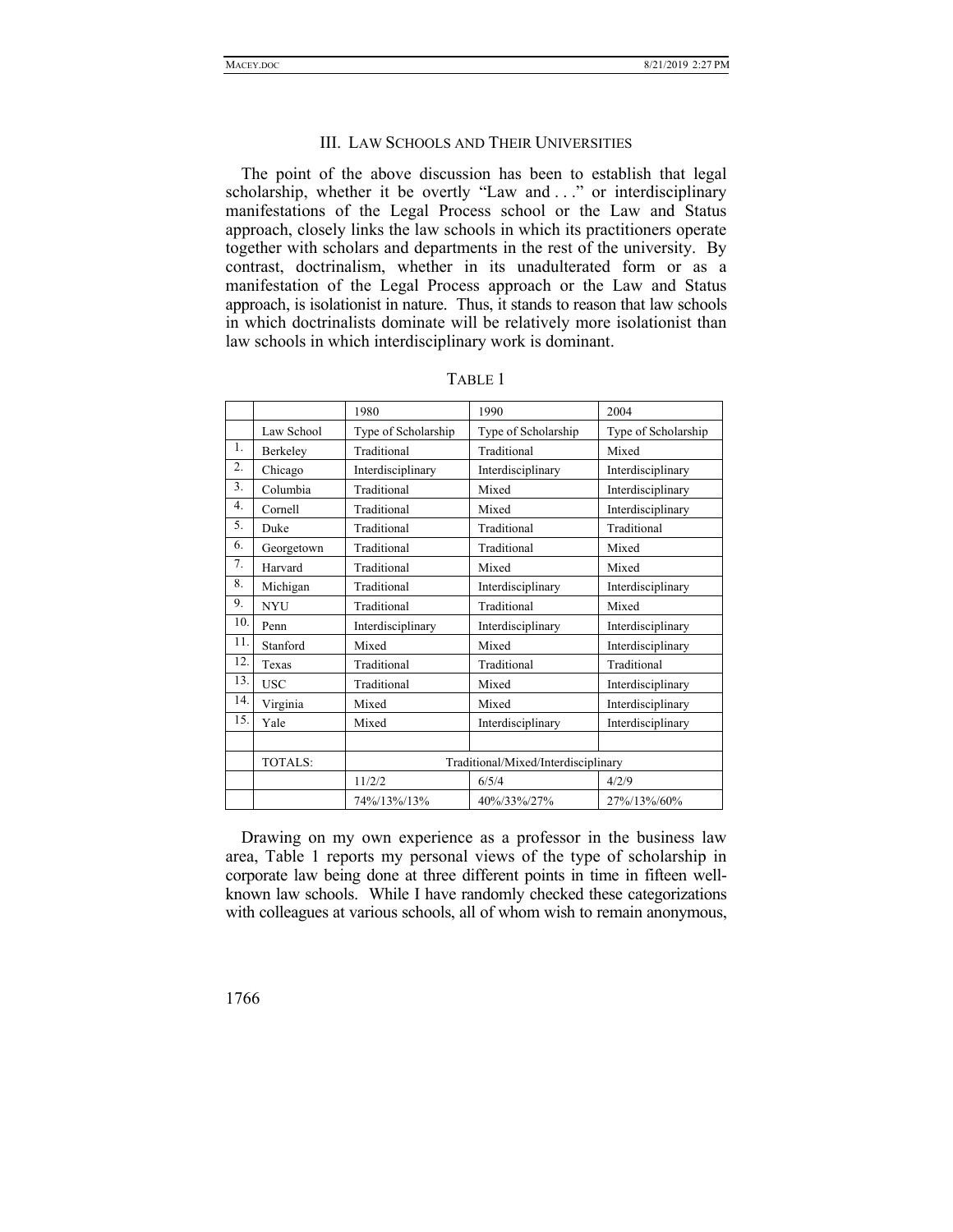the results are my sole responsibility. $18$ 

Two observations are immediately evident from this table, which I again emphasize was constructed solely on the basis of my own observations. First, the dominant trend over time is away from traditional, doctrinal legal scholarship and towards interdisciplinary ("Law and . . .") legal scholarship. By my estimate, in 1980, 74% of the schools in my sample were dominated by traditional legal scholarship in corporate law. By 2004, this figure had dropped to 27%. In 1980, fully 87% of the schools in the sample had either a traditional, doctrinal corporate law department, or they had a mixed department comprised of both a significant presence of interdisciplinary ("Law and . . .") scholars and traditional legal scholars.

Second, to test the hypothesis developed in the previous section about links between law schools and universities, I examined the relationship between the most recent *U.S. News and World Report* law school rankings of those schools with mixed or traditional departments and the most recent *U.S. News and World Report* rankings of the universities connected with those law schools. This data is presented in Table 2. Here one finds several interesting results.

First, consistent with the thesis presented in this article, the difference between the average ranking of law schools with interdisciplinary programs in corporate law, and the average rankings of their universities was significantly narrower than the average ranking of either law schools with mixed departments or traditional departments. Law schools with interdisciplinary corporate law departments had an average ranking of 7.44, while their universities had an average ranking of 14.11.19 By contrast, law schools with mixed departments had an average ranking of

 <sup>19.</sup> Of course, the average university rankings are higher than the average law school rankings because the law schools selected will have the highest possible average ranking  $\{=\sum (1, 2, 3, 4, 5 \ldots 15)/15\}$ , adjusted for ties.



 <sup>18.</sup> I also wish to observe that the categories I have chosen, "Traditional," "Mixed," and "Interdisciplinary" are themselves quite subjective. For example, I have categorized Yale Law School in 1980 as having a "mixed" corporate law group, on the strength of the presence of that great traditionalist (and my former professor) Joseph Bishop. *See, e.g.*, Joseph W. Bishop, Jr., *Sitting Ducks and Decoy Ducks: New Trends in the Indemnification of Corporate Directors and Officers*, 77 YALE L.J. 1078 (1968). But at that time, Yale also had a towering law and economics scholar in the field of corporate law, Ralph Winter, whose ariticle provides the intellectual basis for much of the subsequent law and economics work in corporate law. *See* Ralph K. Winter, Jr., *State Law, Shareholder Protection, and the Theory of Corporation*, 6 J. LEGAL STUD. 251 (1977). Hence, Yale, despite its reputation as a bastion of interdisciplinary scholarship, was, in my view, a mixed group in corporate law as recently as 1980.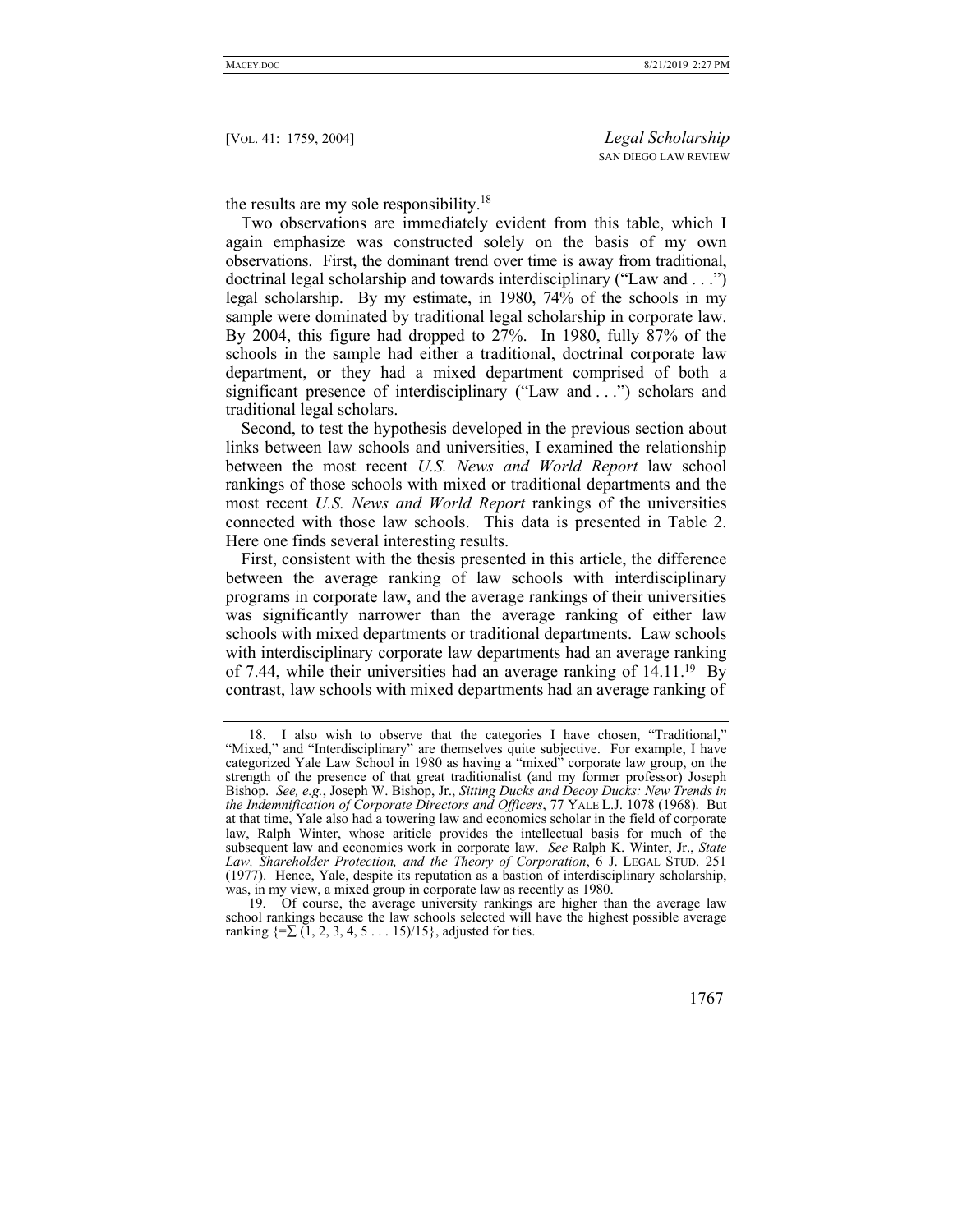|            |                   | U.S. News             | U.S. News Spread:     |                                           | <b>Business</b>                  | Spread:         |
|------------|-------------------|-----------------------|-----------------------|-------------------------------------------|----------------------------------|-----------------|
|            |                   |                       |                       | Law School University University vs. Week |                                  | <b>Business</b> |
|            |                   | Ranking <sup>20</sup> | Ranking <sup>21</sup> | Law School                                | Ranking <sup>22</sup> School vs. |                 |
|            |                   |                       |                       |                                           |                                  | Law School      |
| Berkeley   | Mixed             | 13                    | 21                    | $L+7$                                     | 13                               | $\mathbf{0}$    |
| Chicago    | Interdisciplinary | 6                     | 13                    | $L+7$                                     | $\overline{2}$                   | $L-4$           |
| Columbia   | Interdisciplinary | $\overline{4}$        | 11                    | $L+7$                                     | $\overline{7}$                   | $L+3$           |
| Cornell    | Interdisciplinary | 12                    | 14                    | $L+2$                                     | 11                               | $L+1$           |
| Duke       | Traditional       | 10                    | 5                     | $L-5$                                     | 9                                | $L+1$           |
| Georgetown | Mixed             | 14                    | 23                    | $L+9$                                     | 30                               | $L+6$           |
| Harvard    | Mixed             | $\overline{2}$        | $\mathbf{1}$          | $L-1$                                     | $\overline{3}$                   | $L+1$           |
| Michigan   | Interdisciplinary | $\overline{7}$        | 25                    | $L+18$                                    | 8                                | $L+1$           |
| <b>NYU</b> | Mixed             | 5                     | 35                    | $L+30$                                    | 15                               | $L+10$          |
| Penn       | Interdisciplinary | $\boldsymbol{7}$      | 5                     | $L-2$                                     | 5                                | $L-2$           |
| Stanford   | Interdisciplinary | 3                     | 5                     | $L+2$                                     | $\overline{4}$                   | $L+1$           |
| Texas      | Traditional       | 15                    | 53                    | $L+38$                                    | 21                               | $L+6$           |
| <b>USC</b> | Interdisciplinary | 18                    | 30                    | $L+12$                                    | 17                               | $L-1$           |
| Virginia   | Interdisciplinary | 9                     | 21                    | $L+12$                                    | 12                               | $L+3$           |
| Yale       | Interdisciplinary | 1                     | $\overline{3}$        | $L+2$                                     | 14                               | $L+13$          |
|            |                   | Average               | Average               | Average                                   | Average                          | Average         |
|            |                   | Law School University |                       | Difference in                             | <b>Business</b>                  | Difference in   |
|            |                   | Ranking               | Ranking               | Ranking                                   | School                           | Ranking         |
|            |                   |                       |                       | (University                               | Ranking                          | (Business)      |
|            |                   |                       |                       | vs. Law                                   |                                  | School vs.      |
|            |                   |                       |                       | School):                                  |                                  | Law School):    |
|            | Average Overall   | 8.4                   | 17.6                  | 9.2                                       | 11.4                             | 3               |
|            | Ranking:          |                       |                       |                                           |                                  |                 |
|            | Interdisciplinary | 7.44                  | 14.11                 | 6.67                                      | 8.88                             | 1.44            |
|            | Mixed             | 8.50                  | 20.00                 | 11.50                                     | 15.25                            | 6.75            |
|            | Traditional       | 12.50                 | 29.00                 | 16.50                                     | 15                               | 2.5             |

TABLE 2

8.50—close, but not as close to their universities' average ranking of 20. Finally, law schools with traditional corporate law departments had

 <sup>22.</sup> *2002 Rankings and Profiles*, BUSINESS WEEK ONLINE, *at* http://www.business week.com/bschools/02/full\_time\_rank.htm (last visited Sept. 8, 2004).



 <sup>20.</sup> *Top 100 Law Schools*, USNEWS.COM, *at* http://www.usnews.com/usnews/edu/ grad/rankings/law/brief/lawrank\_brief.php (last visited Sept. 8, 2004).

 <sup>21.</sup> *National Universities–Doctoral: Top Schools (2004)*, USNEWS.COM, *at* http://www.usnews.com/usnews/edu/college/rankings/brief/natudoc/tier1/t1natudoc\_brief.php (last visited Sept. 8, 2004).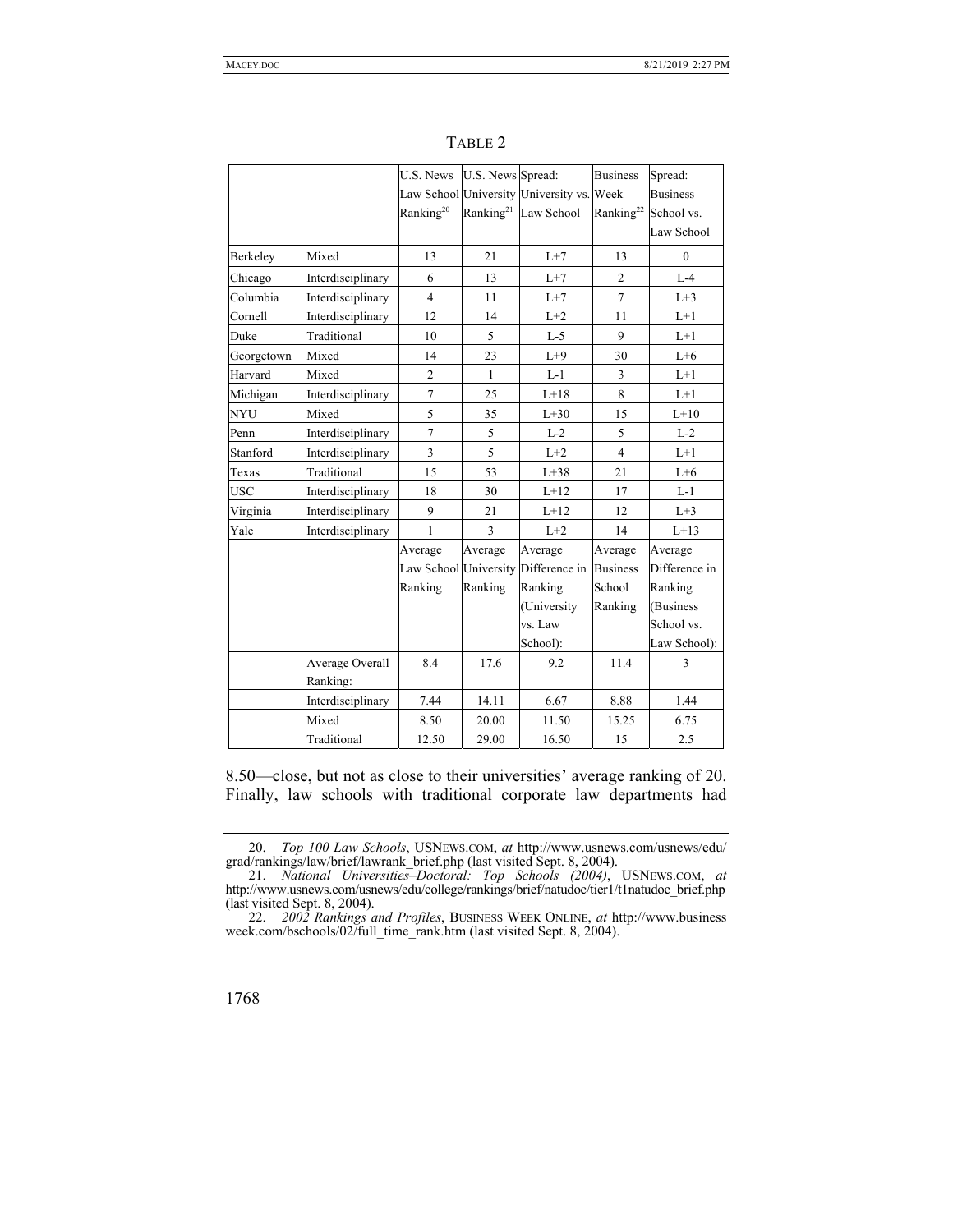rankings a full 16.5% different from their universities, compared with only 6.67% for "Law and . . ." departments and 11.5% for mixed departments.

Thus, consistent with the argument in this Article that law schools with interdisciplinary approaches to law bring their law schools closer to the universities in which they are situated—not only in intangible ways, but also in terms of ranking—law schools with interdisciplinary corporate law departments had rankings closer to those of the schools in which they are situated than schools with mixed departments or doctrinalist departments. Schools with mixed (i.e., some doctrinal scholars and some interdisciplinary scholars) corporate law departments are closer, on average, in their rankings to the rest of the university than schools with purely doctrinal corporate law departments, though not as close as law schools with exclusively interdisciplinary approaches.

Another finding that I regard as interesting, and perhaps worthy of future exploration is that law schools inhabited exclusively by traditional corporate law scholars are, on average, significantly better than their universities. For example, the University of Texas Law School is ranked 15 by U.S. News and World Report, while the University of Texas is ranked 38 places worse, at 53. A similar gap exists for New York University, a "mixed" department, in which the university is ranked at number 30, and the law school at number 5. Duke, the only other remaining purely traditional department after Texas, was five points better than the rest of the university, although there is some cause to doubt the validity of Duke Law School's ranking given its relative lack of prominent legal scholars as compared with other top-ranked schools. In a recent survey of the most cited law faculty in the United States, for example, there were no Duke law professors among the top seventy-five.<sup>23</sup>

In any case, it appears that the decision by law schools to retain the doctrinalist nature of their corporate law departments may be quite rational: if, as in the case of the University of Texas, the university lags significantly behind the rest of the university in quality, it may not be efficient for the law school affiliated with that university to allocate resources to recruiting interdisciplinary scholars. And it may be relatively

 <sup>23.</sup> William Van Alstyne, ranked 76th, was the highest placement among the Duke Law School faculty. To compare, the University of Virginia only had one professor among the top seventy-five, but it had three among the top 120, whereas Duke had only one. *See* Brian Leiter, *Most Cited Law Faculty*, *at* http://www.utexas.edu/law/faculty/bleiter/ rankings02/most\_cited.html (2002).

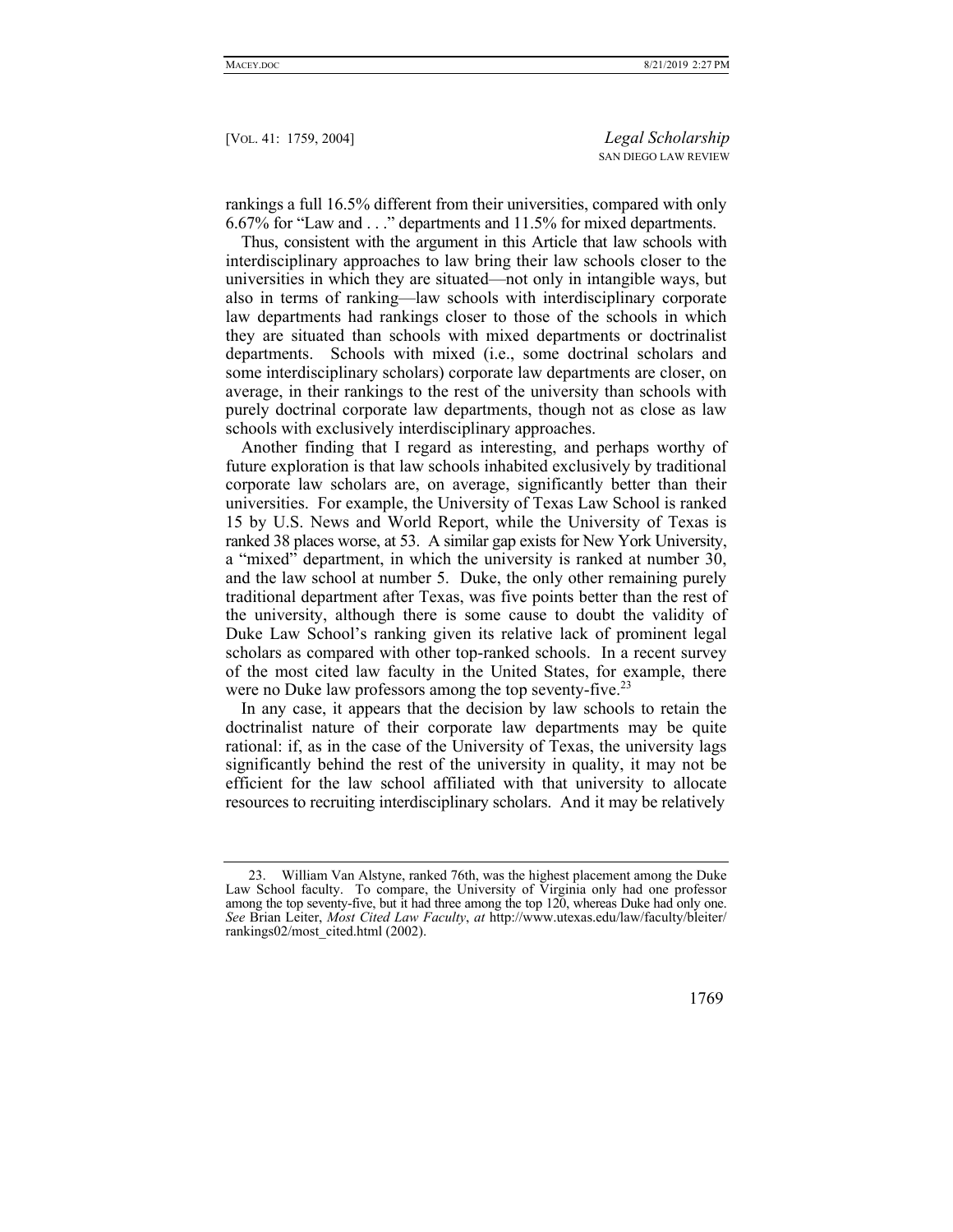|            |                   | U.S. News             | U.S.                    | Spread:       | <b>Business</b>       | Spread:         |
|------------|-------------------|-----------------------|-------------------------|---------------|-----------------------|-----------------|
|            |                   | Law                   | <b>News</b>             | University    | Week                  | <b>Business</b> |
|            |                   | School                | University              | vs. Law       | Ranking <sup>26</sup> | School vs.      |
|            |                   | Ranking <sup>24</sup> | Ranking <sup>25</sup>   | School        |                       | Law School      |
| Berkeley   | Mixed             | 13                    | 21                      | $L+7$         | 13                    | $\Omega$        |
| Chicago    | Interdisciplinary | 6                     | 13                      | $L+7$         | $\overline{c}$        | $L-4$           |
| Columbia   | Interdisciplinary | $\overline{4}$        | 11                      | $L+7$         | $\overline{7}$        | $L+3$           |
| Cornell    | Interdisciplinary | 12                    | 14                      | $L+2$         | 11                    | $L+1$           |
| Duke       | Traditional       | 10                    | 5                       | $L-5$         | 9                     | $L+1$           |
| Georgetown | Mixed             | 14                    | 23                      | $L+9$         | 30                    | $L+6$           |
| Harvard    | Mixed             | $\overline{2}$        | $\mathbf{1}$            | $L-1$         | 3                     | $L+1$           |
| Michigan   | Interdisciplinary | $\tau$                | 25                      | $L+18$        | 8                     | $L+1$           |
| <b>NYU</b> | Interdisciplinary | 5                     | 35                      | $L+30$        | 15                    | $L+10$          |
| Penn       | Interdisciplinary | $\overline{7}$        | 5                       | $L-2$         | 5                     | $L-2$           |
| Stanford   | Interdisciplinary | $\overline{3}$        | 5                       | $L+2$         | $\overline{4}$        | $L+1$           |
| Texas      | Traditional       | 15                    | 53                      | $L+38$        | 21                    | $L+6$           |
| <b>USC</b> | Interdisciplinary | 18                    | 30                      | $L+12$        | 17                    | $L-1$           |
| Virginia   | Interdisciplinary | 9                     | 21                      | $L+12$        | 12                    | $L+3$           |
| Yale       | Interdisciplinary | $\mathbf{1}$          | $\overline{\mathbf{3}}$ | $L+2$         | 14                    | $L+13$          |
|            |                   | Average               | Average                 | Average       | Average               | Average         |
|            |                   | Law                   | University              | Difference in | <b>Business</b>       | Difference in   |
|            |                   | School                | Ranking                 | Ranking       | School                | Ranking         |
|            |                   | Ranking               |                         | (University   | Ranking               | (Business)      |
|            |                   |                       |                         | vs. Law       |                       | School vs       |
|            |                   |                       |                         | School):      |                       | Law             |
|            |                   |                       |                         |               |                       | School):        |
|            | Average           | 8.4                   | 17.6                    | 9.2           | 11.4                  | 3               |
|            | Overall           |                       |                         |               |                       |                 |
|            | Ranking:          |                       |                         |               |                       |                 |
|            | Interdisciplinary | 7.20                  | 18.0                    | 10.8          | 9.5                   | 2.30            |
|            | Mixed             | 9.67                  | 15.00                   | 5.33          | 15.33                 | 5.67            |
|            | Traditional       | 12.50                 | 29.00                   | 16.50         | 15                    | 2.50            |

TABLE 3

difficult to recruit "Law and . . ." scholars to corporate law departments of weak universities because interdisciplinary scholars will be far more

 <sup>24.</sup> *Top 100 Law Schools*, *supra* note 20.

 <sup>25.</sup> *National Universities–Doctoral: Top Schools*, *supra* note 21.

 <sup>26.</sup> *2002 Rankings and Profiles*, *supra* note 22.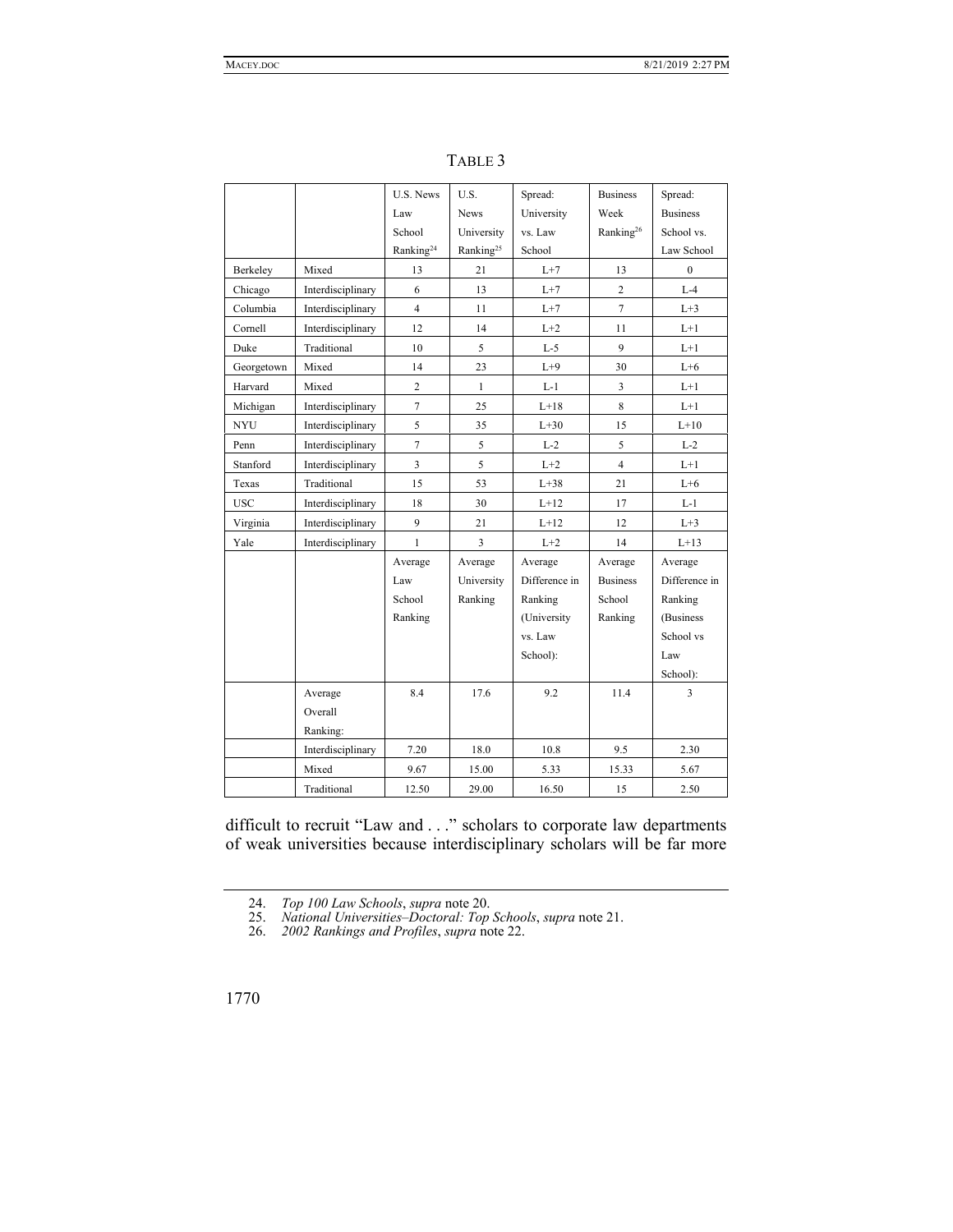sensitive to university rankings than traditional legal scholars who will be inclined to focus more on law school rankings.

I also looked at the gap between the respective rankings of universities' law schools and their business schools. Interestingly, a very similar pattern holds true. Law schools with interdisciplinary corporate law groups show rankings closer to the ranking of their schools' business schools than other law schools. The average difference between the rankings of law schools with interdisciplinary corporate law groups and their business schools is 1.44%. The average difference between law schools with mixed corporate law groups and their business schools is 6.75%. The average difference between law schools with traditional corporate law groups and their business schools is 2.5%.

To some extent, these results are driven by the inclusion of NYU in the sample as a mixed school, given the large difference between the ranking of NYU Law School and the rest of New York University. However, this difference does not drive the result completely. For example (see Table 3), even after taking NYU out of the group of "mixed" corporate law faculties, and adding it to the list of Interdisciplinary (Law and . . .) faculties, I find that interdisciplinary faculties are still on average, closer to their business schools (2.30% different) than either mixed (5.67%) or traditional (2.50%) faculties. However, when NYU is recategorized as an interdisciplinary corporate law faculty, the remaining mixed corporate law faculties (Berkeley, Georgetown, and Harvard) are, on average, closer in ranking to the rest of their universities than other faculties. Mixed and interdisciplinary faculties however, are still far closer to their universities (at average differences of 15% and 18%, respectively), than traditional faculties (with an average difference of 29%).

## IV. CONCLUSION: THE LAW SCHOOLS' "GRAVITATIONAL PULL" ON THEIR UNIVERSITIES

It also is interesting to note that only three law schools (Chicago, Penn, and USC) in the sample ranked worse than the business schools within their universities, and all of these schools have interdisciplinary law school corporate faculties.<sup>27</sup> This makes sense, at least from the law

 <sup>27.</sup> Two business schools among the top fifteen, MIT's Sloan School, which ranked sixth, and Dartmouth College's Amos Tuck School of Business, which ranked tenth, were located in a college or university without a law school. The fact that some

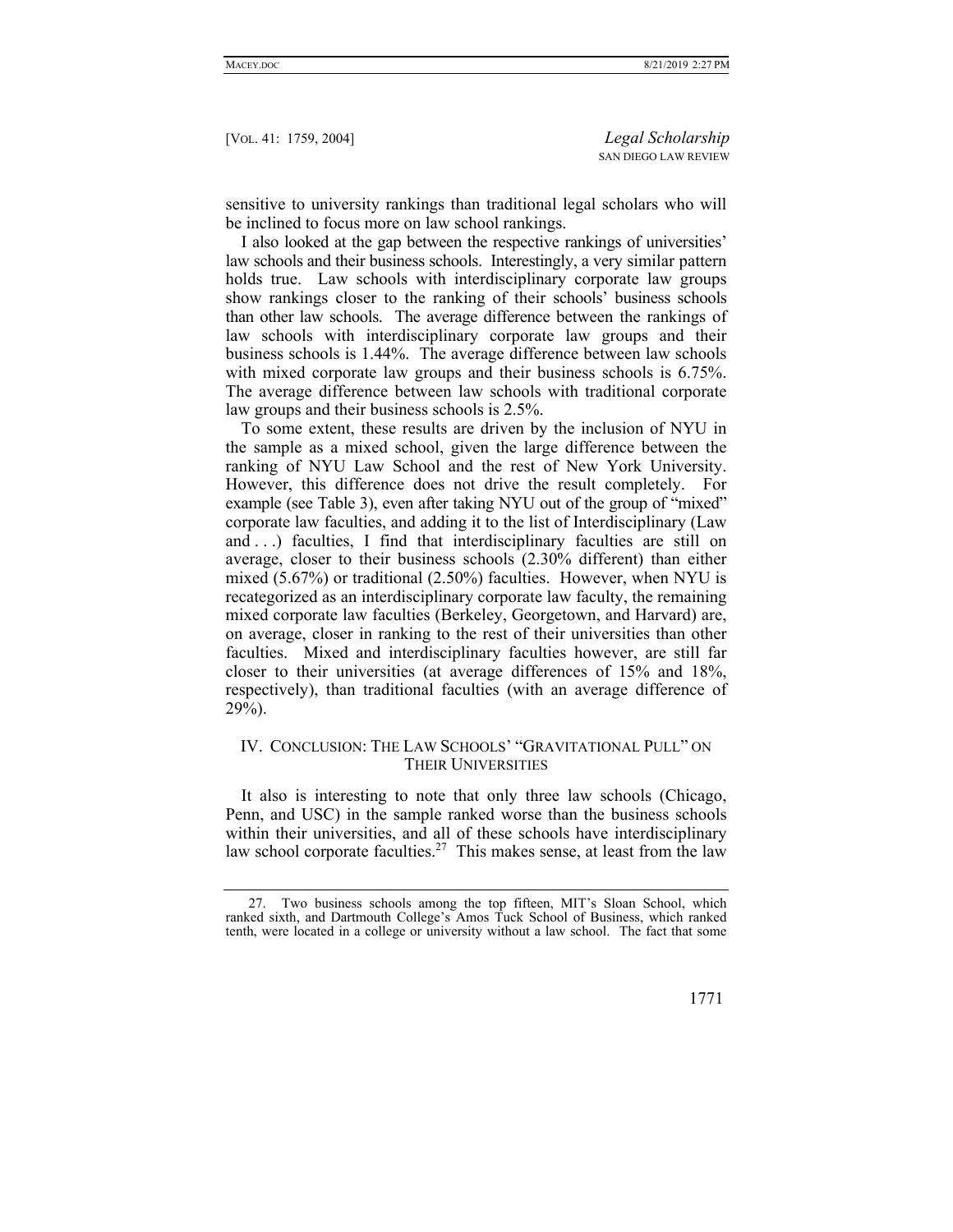schools' perspectives. If you are running a law school that is relatively worse than the business school in your university, it would be a smart strategic move to leverage the quality of your business school by forging closer ties with the business school. Having an interdisciplinary law school corporate faculty is the obvious strategy for accomplishing this objective.

By contrast, an apparently random selection of law schools, Duke (traditional), Harvard (mixed) and Penn (interdisciplinary) is ranked worse than the universities with which they are associated. This, however, is not particularly meaningful. The difference between these schools and their universities disappears when we adjust the list of universities to account for the fact that several top fifteen universities (Princeton (2), MIT (5), Cal Tech (8), Dartmouth (9), Johns Hopkins (14), and Rice (16)) do not have law schools, and one top university, Washington University (11), does not have a top fifteen law school. Adjusting for this (by subtracting seven from each *U.S. News* university ranking to account for the seven schools without law schools in the top fifteen), Duke, Harvard, and Penn, of course, continue to be ranked worse than their universities (since once a university starts out better than its law school, the adjustment being made improves the university's ranking and magnifies the difference between the law school and the university). Cornell, whose university moves up seven places from #14 to #7, moves ahead of Cornell Law School, which is ranked twelfth.

From the above analysis, it is clear that there has been a symbiotic relationship between the aspiration of law schools to be part of the broader university project and the growth of interdisciplinary studies. This is especially true at law schools where being part—and sometimes, as in the case of Chicago or Yale, a leading part—of the university to which they belong appears to be institutionally important, not only to the law school itself, but to the university as a whole, due to the high esteem in which the law school is held. Where universities want to connect their law schools with the rest of their universities, they must promote interdisciplinary work because such interdisciplinary work is the only way to connect the intellectual life of a law school with the intellectual life of the rest of the university. It is unsurprising, therefore, that one observes the greatest scholarly focus on interdisciplinary studies in the law schools situated in strong universities. In other words, as is so often the case, the direction of the causal connections being studied is difficult to sort out. Does interdisciplinary work cause a law school to be great?

schools had business schools but no law schools makes the spread in the rankings artificially higher, since, if the business school rankings were recalculated to omit these schools, then the average ranking of each business school would be higher.

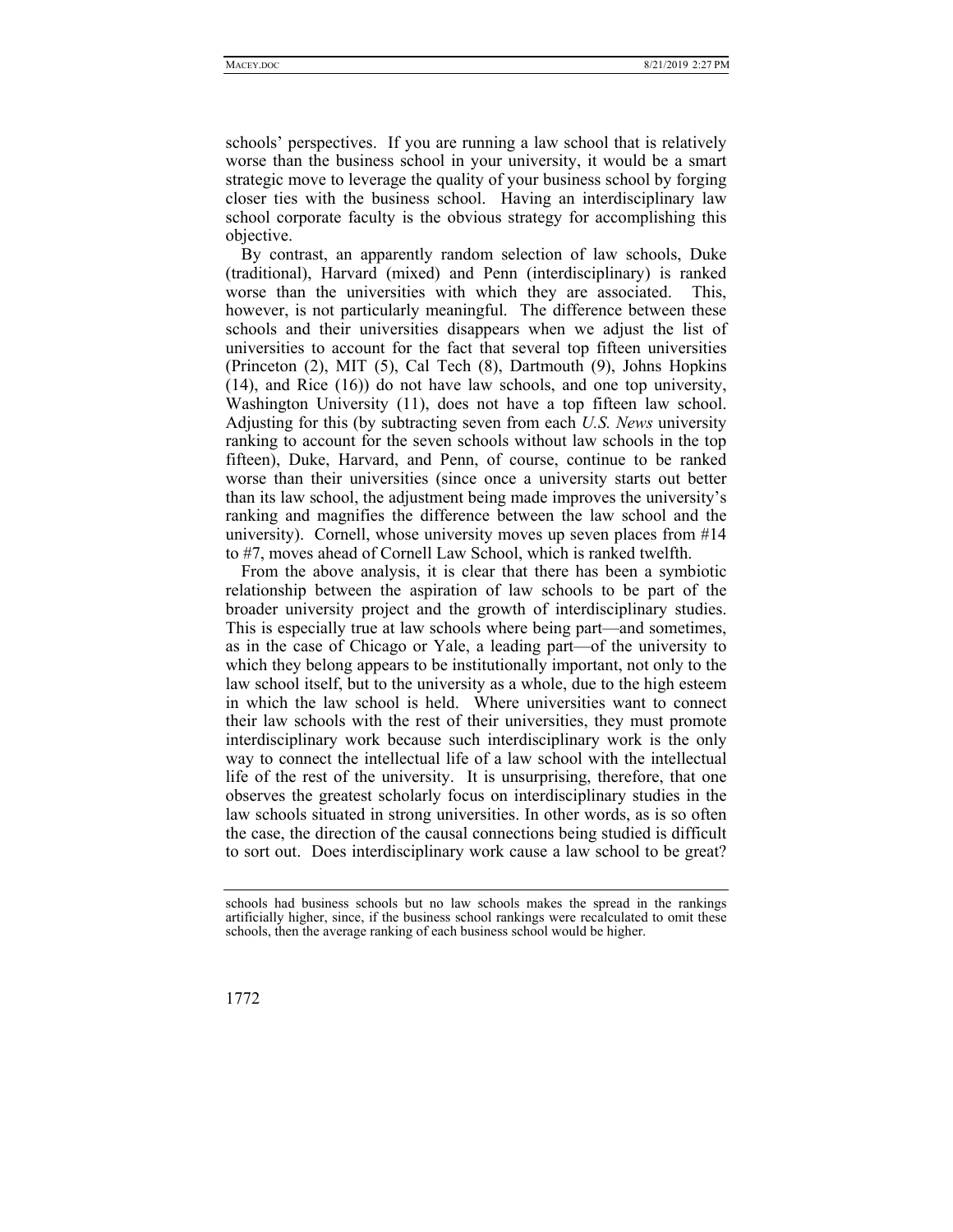Perhaps, but perhaps not. If we view universities as rationally selfinterested, it may be the case that universities that have great law schools promote interdisciplinary work in those schools in order to allow departments outside of the law school to leverage the law school's intellectual strength and scholarly reputation. In other words, it may not be the case that law schools featuring excellent interdisciplinary work just happen to be, for some as yet unarticulated reason, consistently stronger than the universities in which they are contained.

Another way to test this hypothesis, of course, would be to look at the way that corporate law and other courses are taught at free standing universities, such as William Mitchell, or at law schools like Georgetown, Northwestern, and Stetson where there is considerable physical distance between the campus of the law school and the campus of the university.

I predict that, at schools where there is less focus on interdisciplinary studies in the law schools, the links between the law school and the rest of the university would be more tenuous. A logical extension of this reasoning would be that in law schools with no attached university, or with its affiliated university departments far away on another campus, the difficulties in attracting strong interdisciplinary scholars would be greater and the value added by such scholars would be significantly reduced. As a result, it would be expected to see less interdisciplinary work on such campuses.

To say that the relationship between interdisciplinary work and the links between law schools and universities is symbiotic also suggests that it is difficult to identify which way the causal link between law school-university ties and interdisciplinary work runs. It is possible that the growth in interdisciplinary work led to closer law school-university ties. It is just as likely that the promotion of law school-university ties led to the explosion in interdisciplinary work. It is also entirely conceivable that, in some schools, the causal connection ran from the promotion of university ties to the growth in legal scholarship, while in others, the opposite is true.

In my field, corporate law, the "Law and . . ." movement dominates. This has not always been the case. As Table 1 indicates, schools such as Harvard that were dominated by traditional legal scholars as recently as two decades ago are now dominated by Law and Economics scholars. A few others, such as Duke and NYU, either remain doctrinal in orientation, or else they are populated by heterogeneous groups of "Law and . . ." scholars and doctrinalists.